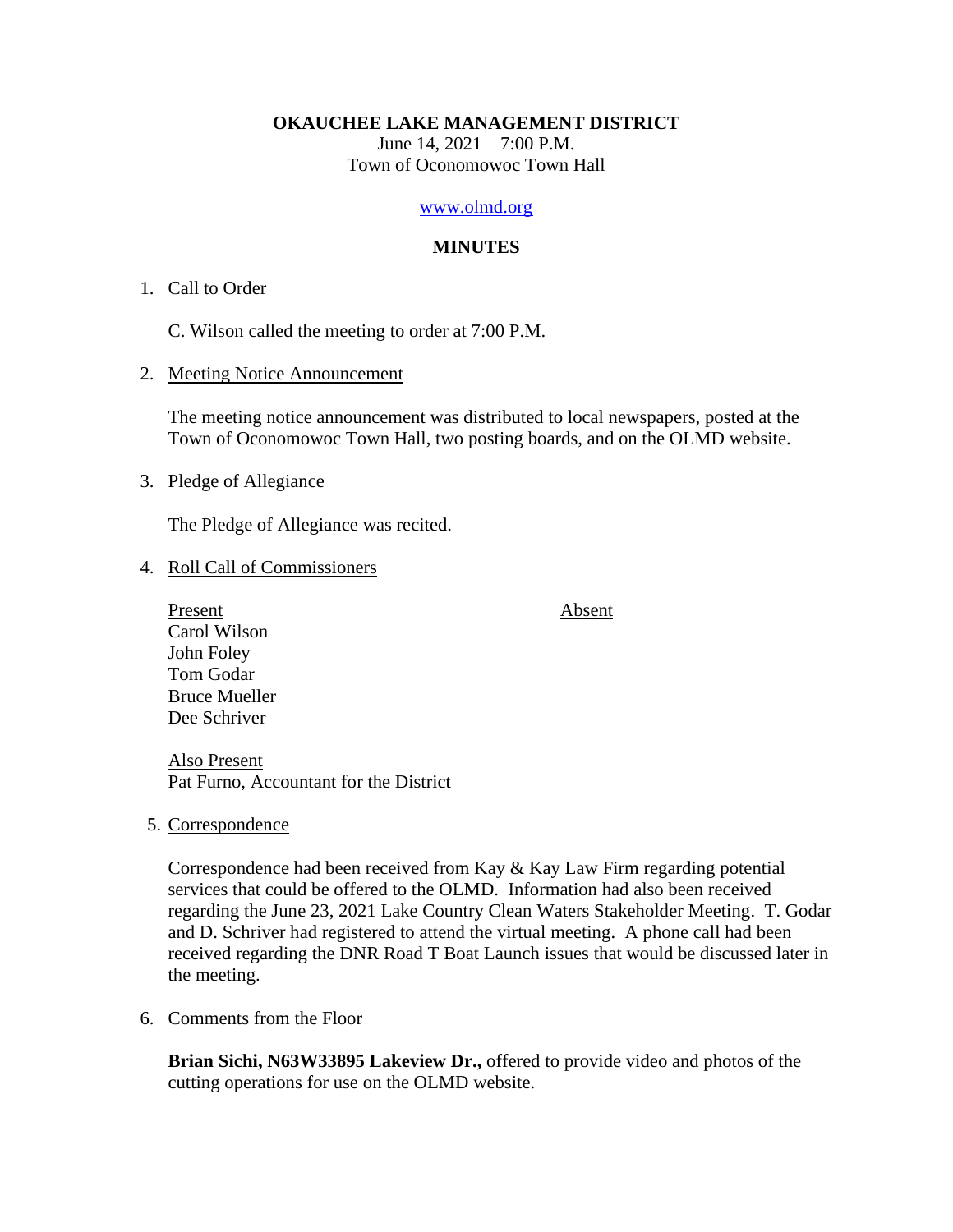Okauchee Lake Management District Meeting June 14, 2021 Page 2 of 5

## 7. Comments from Committee Members

J. Foley toured the OLMD Lake Operations facility since the last meeting. There was a substantial amount of work involved in weed harvesting and it would be worth educating OLMD residents about the task of training, operating, managing, and storing heavy machinery and equipment used in weed harvesting. B. Mullikin had done a great job of managing the operations and facility this year. The facility was impeccable and well organized. B. Mullikin agreed to provide a tour for OLMD Board members if desired in the future.

B. Mueller noted a number of OLMD residents were abusing the mooring regulations that were in place regarding the number of boats allowed per pier and the rental of private boats and slips. He questioned the enforcement jurisdiction and contact information to report this abuse. Information was included on this topic in the 2021 OLMD newsletter and would be placed on the OLMD website. Boating registration numbers were helpful in providing information to enforcement personnel in order to facilitate identification of those causing an issue.

## 8. Discuss & Act on Report of the Treasurer

D. Schriver reported the following:

| Total Revenues:     | \$370,892.80 |
|---------------------|--------------|
| Total Expenditures: | \$81,572.40  |
| Total:              | \$289,320.40 |

At the 2020 Annual Meeting, action was taken to approve a loan for \$30,000 to repair the cutters. The second payment toward this loan had been made and was noted in the Treasurer's Report. This year two additional engines also needed repair; however, there was the potential to apply for a grant in 2022 that would allow a savings of up to 40% on the engine repairs needed this year.

# **T. Godar moved to accept the Report of the Treasurer as presented. B. Mueller seconded the motion. There was no further discussion. All were in favor. Motion carried unanimously.**

### 9. Approve Checks & Vouchers

It was noted that the annual insurance renewal had increased this year and the balance of the two engine payments were included as discussed in the Treasurer's Report. Discussion ensued regarding reviewing insurance options in the future.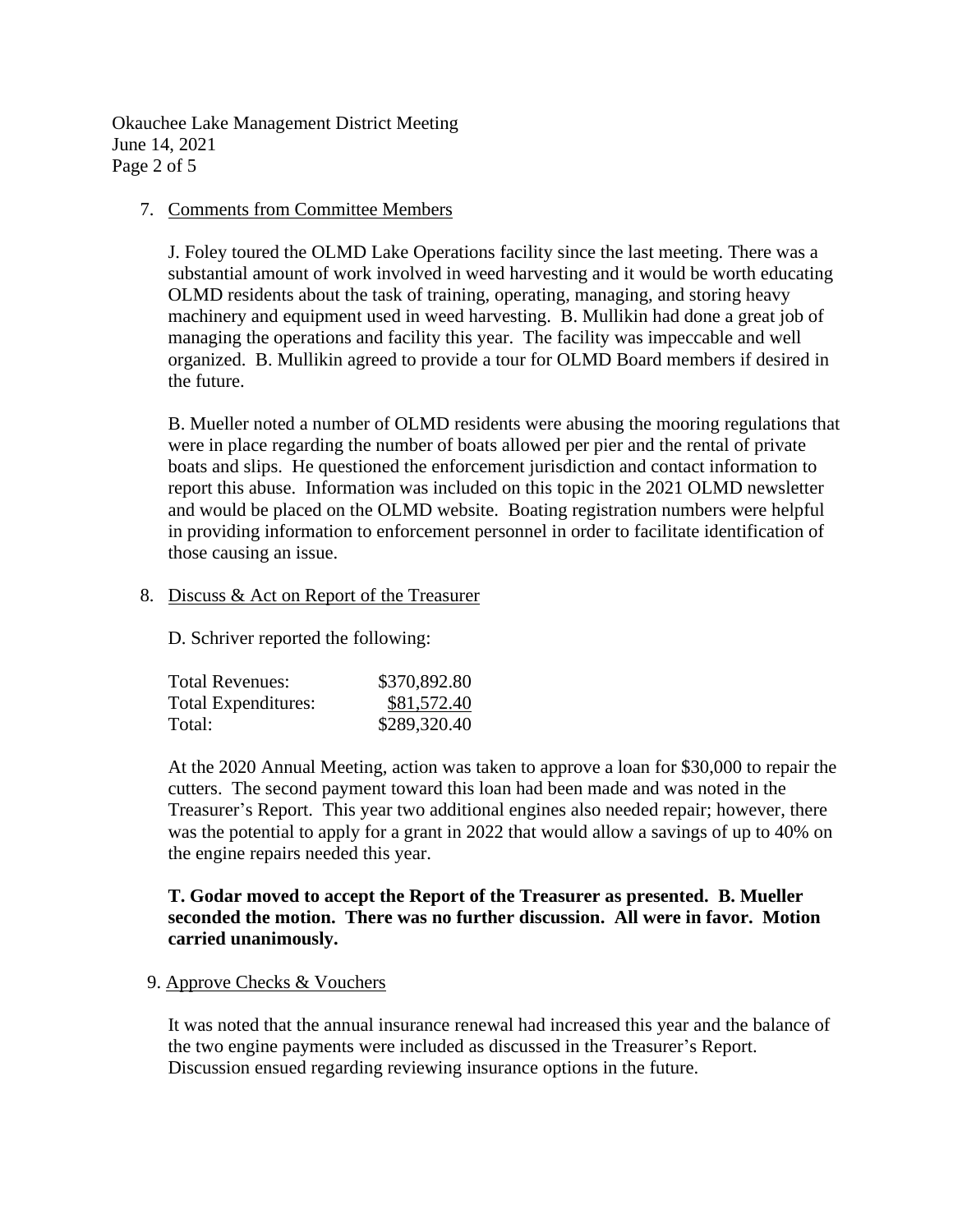Okauchee Lake Management District Meeting June 14, 2021 Page 3 of 5

> **B. Mueller moved to approve the bills to be paid for June 14, 2021, as noted. J. Foley seconded the motion. There was no further discussion. All were in favor. Motion carried.**

## 10. Approve Minutes of the Previous Meeting

**T. Godar moved to approve the May 10, 2021, meeting minutes as presented. D. Schriver seconded the motion. There was no further discussion. All were in favor. Motion carried.**

## 11**.** Aquatic Plant Management Report

B. Mullikin explained last year the beginning of June was very slow and this year the cutting season had started off very busy. To date, 27 dump truck loads of weeds had been removed from the lake and this was approximately 12% of last years entire lake weed removal. Difficulty due to low water levels was noted in accessing the Crane's Nest portion of the lake. The barges could not get into that area for weed pick-up without getting mired in the sediment. The crew had tried to provide navigation lanes in certain areas to the best of their ability. Tierney Bay required half load trips to get out of the bay otherwise the barge would have gotten stuck at the entrance. Rain was needed to assist in raising the lake level. Some portions of the lake had been chemically treated earlier in the day. An equipment update was provided. Two farm properties were being used for dumping of lake weeds. B. Mullikin explained the process used with people that were not following the OLMD Barging Policy. All residents needed to remember that trash and sticks should not be included in lake weeds because the farmers that received the lake weeds allowed the weeds to return to soil for use on their farm. Staffing was adequate at this time with a good crew learning the operations this year.

a. Discuss & Act on Okauchee Lake Chemical Weed Spraying Program & Funding

Chemical weed spraying in many portions of the lake took place earlier in the day. This activity utilized a majority of the weed spraying budget for the year. There could be more spraying needed in specific areas of the lake near the end of the month. The history of the timeline allowed for weed spraying was reviewed. H. Bunk, DNR Lake Specialist, had requested spraying not take place down river from the Golden Mast Restaurant due to last year's treatment of Starry Stonewort until there was time to review that area for impacts from the past chemical treatment.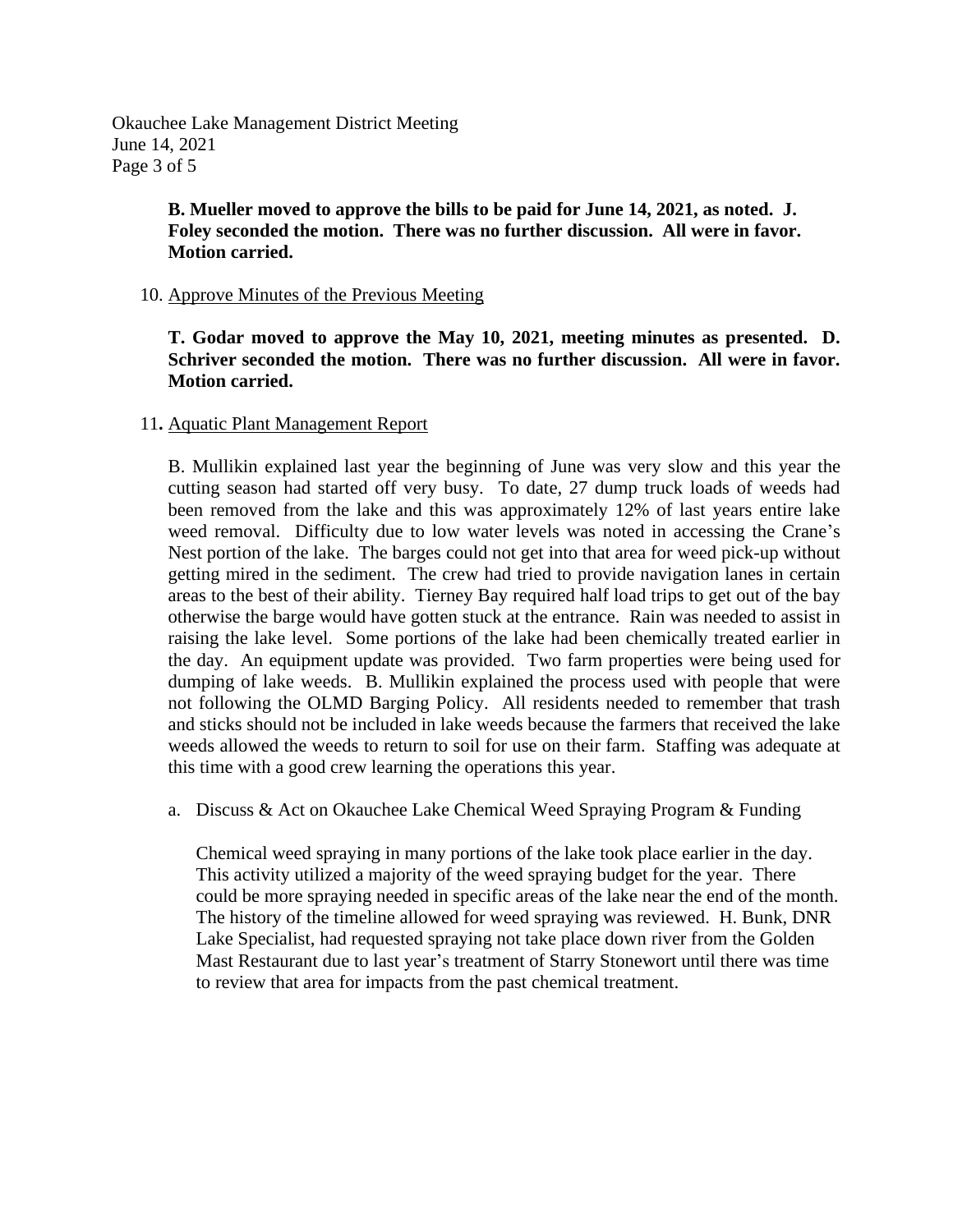Okauchee Lake Management District Meeting June 14, 2021 Page 4 of 5

b. Discuss & Act on Grant for Diesel Engines

Information had been shared by an OLMD resident regarding Diesel Emission Reduction Act (DERA) grants available through an organization in Madison that worked with the Environmental Protection Agency (EPA) to provide LEED certification. The organization worked with the EPA to secure funding for low emission diesel engines. Authorization to proceed by Resolution was needed as well as completion of appropriate grant documentation. D. Schriver agreed to work with B. Mullikin on completion of the documentation. The proposed Resolution and documentation had been distributed to Commissioners in advance of the meeting.

**T. Godar moved to adopt a Resolution authorizing Dee Schriver to request financial assistance for the purpose of reducing diesel emissions from the OLMD fleet equipment and to complete the appropriate documentation necessary to do so. J. Foley seconded the motion. There was no further discussion. All were in favor. Motion carried.**

12. Discuss Road T DNR Boat Launch Complaint

A complaint associated with recent activity at the Road T DNR boat launch had been received since the last meeting. The DNR boat launch monitor had allowed all cars to come down the road toward the boat launch on a recent weekend day that caused residents living on Road T to be stuck in their driveways without exit options. Discussions had taken place with Town of Oconomowoc Police Chief Wallace regarding what could be done. In the past, the DNR had a sign that indicated when the lot was full along with a flag that was placed to draw attention to the sign. Recently, a new launch monitor had begun working and either the launch monitor did not use the sign, or the sign did not provide indication that the launch was full. This situation would be monitored by the Town Police and additional options discussed in the future if the situation persisted.

### 13. Discuss Hiring New OLMD Attorney

Discussion took place regarding the need to hire a new OLMD attorney. A law firm would need to provide several roles for the District including administrative activities, municipal law functions and managing the occasional issue that might arise requiring legal service. Anyone with a recommendation for legal services should contact C. Wilson.